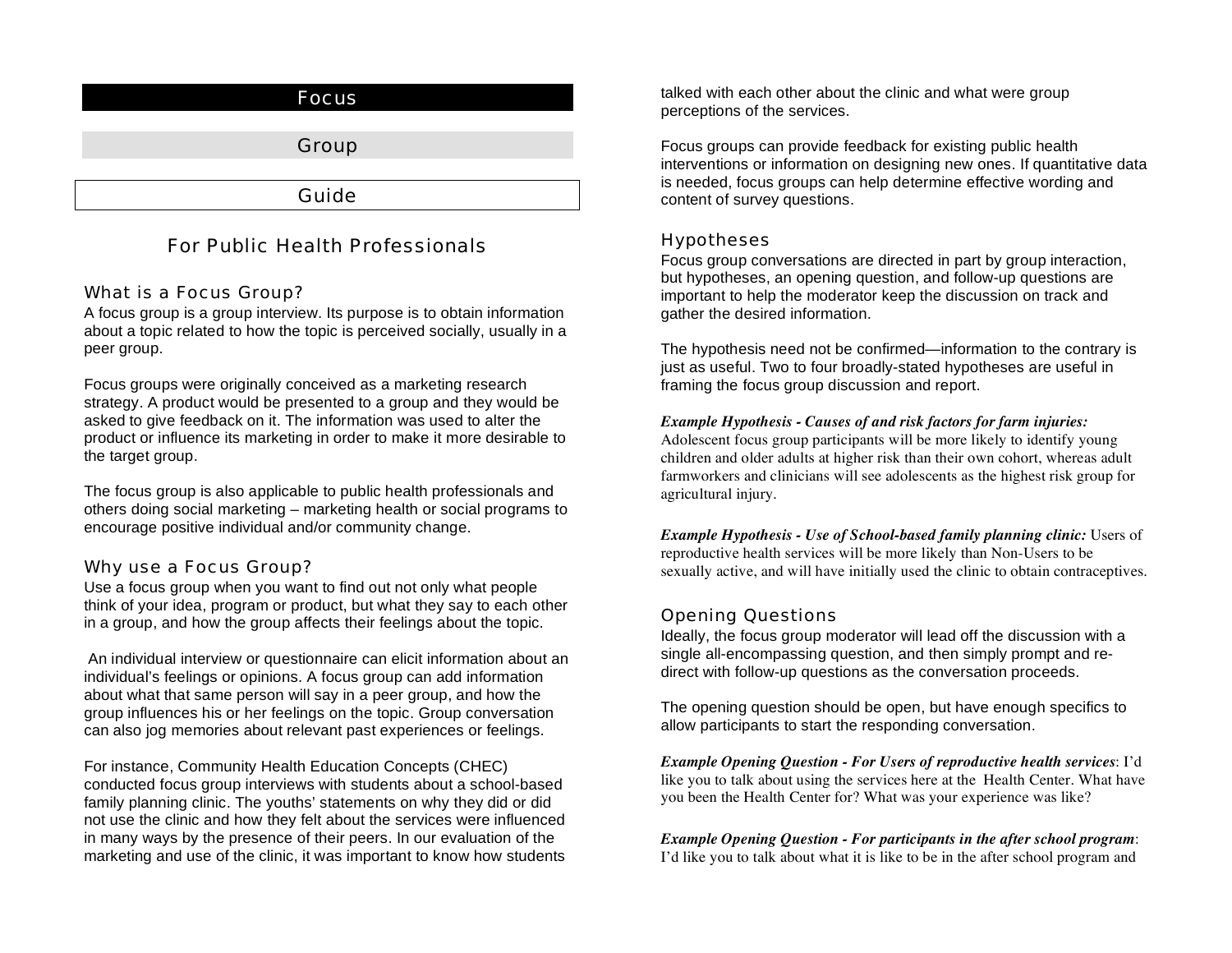about what it was like to talk about the dating and sexuality information you covered in that unit recently?

## Follow-up Questions

After asking the opening question, the moderator will prompt and redirect the conversation as needed with follow-up questions.

Follow-up questions are general, open-ended prompts ("Say more about that"; "How did you feel when that happened?"; "What gave you that impression?" etc.) tailored to the interview subject. The moderator steps in when the conversation has gotten off a useful topic or has stalled ("Earlier, you mentioned something about ---tell me more about that.")

The moderator may also need to prompt non-responders ("What did *you* think of that aspect of the program?"), intercede when some one is dominating the conversation ("Let's hear from some one else about this, did anyone else have a similar experience?"), or stop some one from being cut off ("You were starting to say…?"). If there is persistent conflict among participants, the moderator may need to remind the group that agreement is not necessary, and every opinion is valid.

Remember that some silence is OK! Moments of silence may indicate discomfort, which can be a useful focus group finding. A pause may give participants a chance to think, quieter people a chance to break in, or some one a chance to suggest a new relevant discussion topic. Do not be too quick to prompt.

# Setting up the Focus Group

Most researchers consider 8-10 participants an ideal size for a focus group, though 5-12 is considered acceptable. Fewer than five may lead to a thin conversation, and more than 12 can be hard to manage and get input from everyone. Participants are generally similar in age, type of work, gender, or other characteristic relevant to the topic.

Participants in focus groups must give consent for their participation in the group, and focus group facilitators must follow any requirements of the hosting agency. If the purpose of the group is for academic or formal research, this usually requires approval by an Internal Review Board (IRB). Be aware that this process can take weeks to months, and plan accordingly. Sometimes gathering program evaluation information for reports to funders and/or improving services does not

require IRB sanctioning. However, all participants must sign a consent form stating at least the following points:

• The conversation will be taped, but all information given is anonymous, and names will not be used in any reports. (If participants are clients of an agency, the consent should state that no staff member will see the original transcripts or hear the tapes.)

• Their participation is entirely voluntary, choosing not to participate will not cause them to be penalized in any way, and they may choose to stop participating at any time.

Incentives are a common device for attracting participation, though sometimes the idea of giving input to improve a program or services important to the individual may be reason enough to participate.(At CHEC, we usually provide a snack or lunch to participants. This is an incentive as well as a way to help participants fit the time into their day.) Existing groups (support groups, classes, etc.) can be used as long as the group is notified in advance and those who do not wish to participate can choose not to attend. Participants commit to being at the meeting in advance to assure adequate participation. It is a good idea to bring a back-up individual interview script to the site, in case there are too few people (under four is probably not worth doing): you can at least collect some information from the people who came, and validate their willingness to participate.

One to hour is generally a good amount of time for a focus group. (Some skilled moderators may opt for slightly longer times, but most groups are talked out by the time an hour has passed, and most people are reluctant to commit more than an hour.) Since this includes some introduction time, this really amounts to 45 or 50 minutes of conversation.

The room is set up so that participants are seated in a cozy, but not cramped, circle. No one should be outside or behind the circle. A tape recorder should be in the middle of the room or table. The room should have a door that can be shut and the participants should feel that their conversation is not audible to others in the building.

## How to Conduct a Focus Group

Two people are necessary to conduct a focus group: a moderator and a recorder. A third person sometimes helps set up the group, some one who is familiar with the group (teacher, youth group leader, etc.), but to ensure open and honest responses, that person should leave the room after the moderator and recorder are introduced.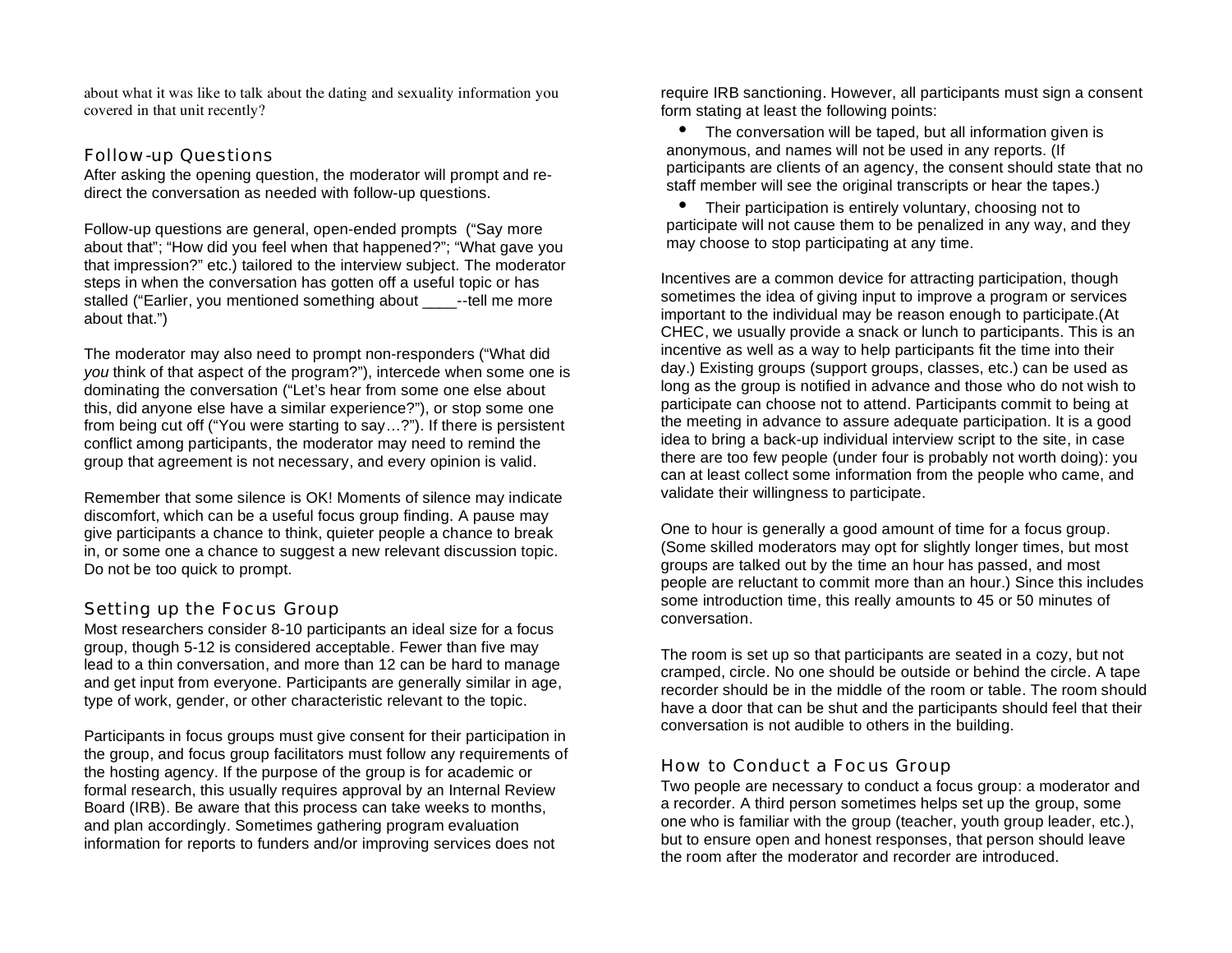The moderator should sit in the circle, as part of the group, not in front as in a lecture model. The recorder can sit in the circle or slightly off to the side.

The moderator should be skilled at facilitating focus groups. (One way to learn these skills is to participate in groups as a recorder before moderating a group.) They should go over the purpose of the group, guidelines for the discussion and signing of consent forms. They start the discussion with an opening question, and then allow the participants to interact, interceding only to prompt or redirect conversation back to a relevant topic. Near the end of the group, the moderator gives a 20-minute warning to let participants know the time and conversation is nearing an end. At five minutes before the end of the allotted time, ask if anyone has any last thoughts to add. Thank them again for their time and participation. Respect participants by adhering to the stated ending time.

The recorder should monitor the taping of the conversation, including flipping the tape when necessary. They should conduct a test asking each person to say something to make sure the equipment is working and the microphone is properly placed. (They should also have extra batteries/tapes/etc.) The recorder also takes notes on who says what. This will be very important to the transcription. Make a diagram of the group with initials or numbers of participants where they are sitting in the room. Use the number or initial to identify the person in your notes. Each time a new speaker begins to talk, write down their number or initial and the first few words of their statement. (C- I think boys are... J- I agree...) Also take notes on non-verbal communication that the tape will not be able to record. Facial expressions, anyone entering or leaving the room, fidgeting, nodding off, etc. These clues can also give insight in the analysis of the focus group data.

### Sample Introductory Script

#### *Introductions:*

I am Fig. 1 will be moderating this discussion. will be recording the discussion and taking notes. (Have each participant introduce him or herself by name.)

#### *Directions for Participants:*

Thank you for agreeing to help us with this project. We appreciate your willingness to share your time and expertise. We are with the (agency) and are working on a project to You are the experts on this topic: the information you give us will help us develop/improve programs to help others.

What you say here is confidential. We are interested in hearing your experiences: your name will not be included in any reports. If you have any questions about this interview or the project after we leave, you can call us at this number, or you can talk to \_\_\_\_\_\_\_\_\_\_\_\_\_ here, who can get in touch with us.

I want you to talk to each other rather than to me. I will start the conversation out with a question, but after that I will just jump in to get us back on track if we have gotten off the topic, or to bring up something we are interested in that you have not covered. Feel free to disagree with what others have said or give another opinion: the more different ideas we hear, the more information we will have to work with. Again, we are interested in hearing your experiences, how you remember them.

I will let you know when we are near the end of our time. If you have to go to the bathroom, just slip out quietly and come back as quickly as you can. Are there any questions before we begin?

#### *(Introduce Opening Question)*

### Analysis and Use of Focus Group Results

Transcribe focus group recordings using the notes taken by the recorder as well as the tapes. In the transcription, identify participants by initial, and include notes about non-verbal cues such as laughter and facial expressions.

Qualitative data analysis is time-consuming and takes practice and skill. The transcript is analyzed, usually by a team of researchers or evaluators, first for general overall themes. Then individual quotes relevant to those themes are pulled out and grouped. This can be done physically, with quotes on small pieces of paper or cards, or with qualitative data analysis software.